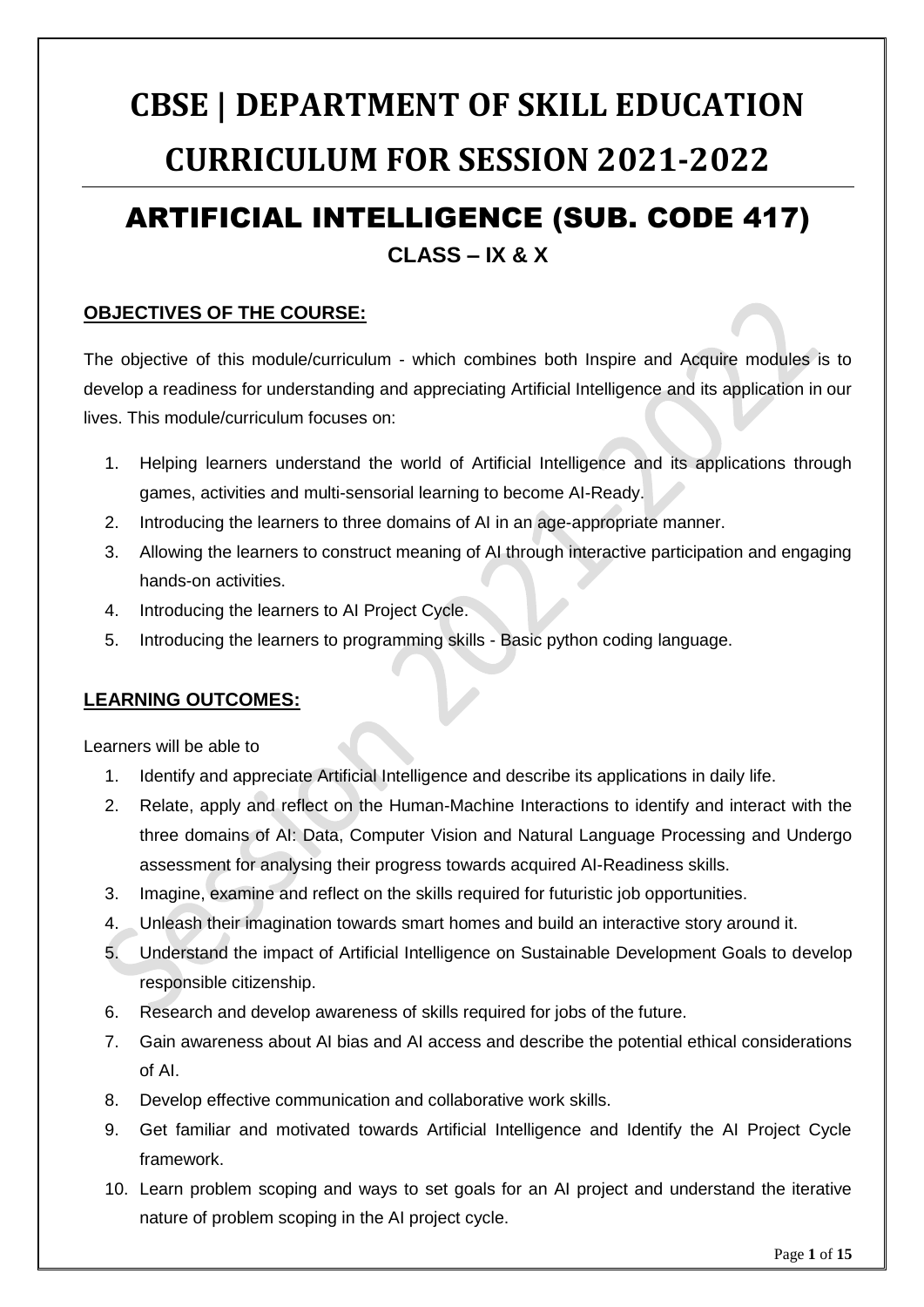- 11. Brainstorm on the ethical issues involved around the problem selected.
- 12. Foresee the kind of data required and the kind of analysis to be done, identify data requirements and find reliable sources to obtain relevant data.
- 13. Use various types of graphs to visualize acquired data.
- 14. Understand, create and implement the concept of Decision Trees.
- 15. Understand and visualize computer's ability to identify alphabets and handwritings.
- 16. Understand and appreciate the concept of Neural Network through gamification and learn basic programming skills through gamified platforms.
- 17. Acquire introductory Python programming skills in a very user-friendly format.

### **SKILLS TO BE DEVELOPED: DEVELOPING LIFE APPLYING CONCEPTS IN**  $\Delta$ **SKILLS THROUGH LEARNING TECHNICAL READINESS CONCEPT BUILDING SKILLS CONCEPTS LIFE TECHNICAL SKILLS FROM SKILLS FOR AI** AI **FOSTERING LIFE SKILLS** IN APPLYING TECHNICAL **SKILLS**

#### **SCHEME OF STUDIES:**

This course is a planned sequence of instructions consisting of units meant for developing employability and vocational competencies of students of Class IX opting for skill subject along with other education subjects.

The unit-wise distribution of hours and marks for class IX & X is as follows: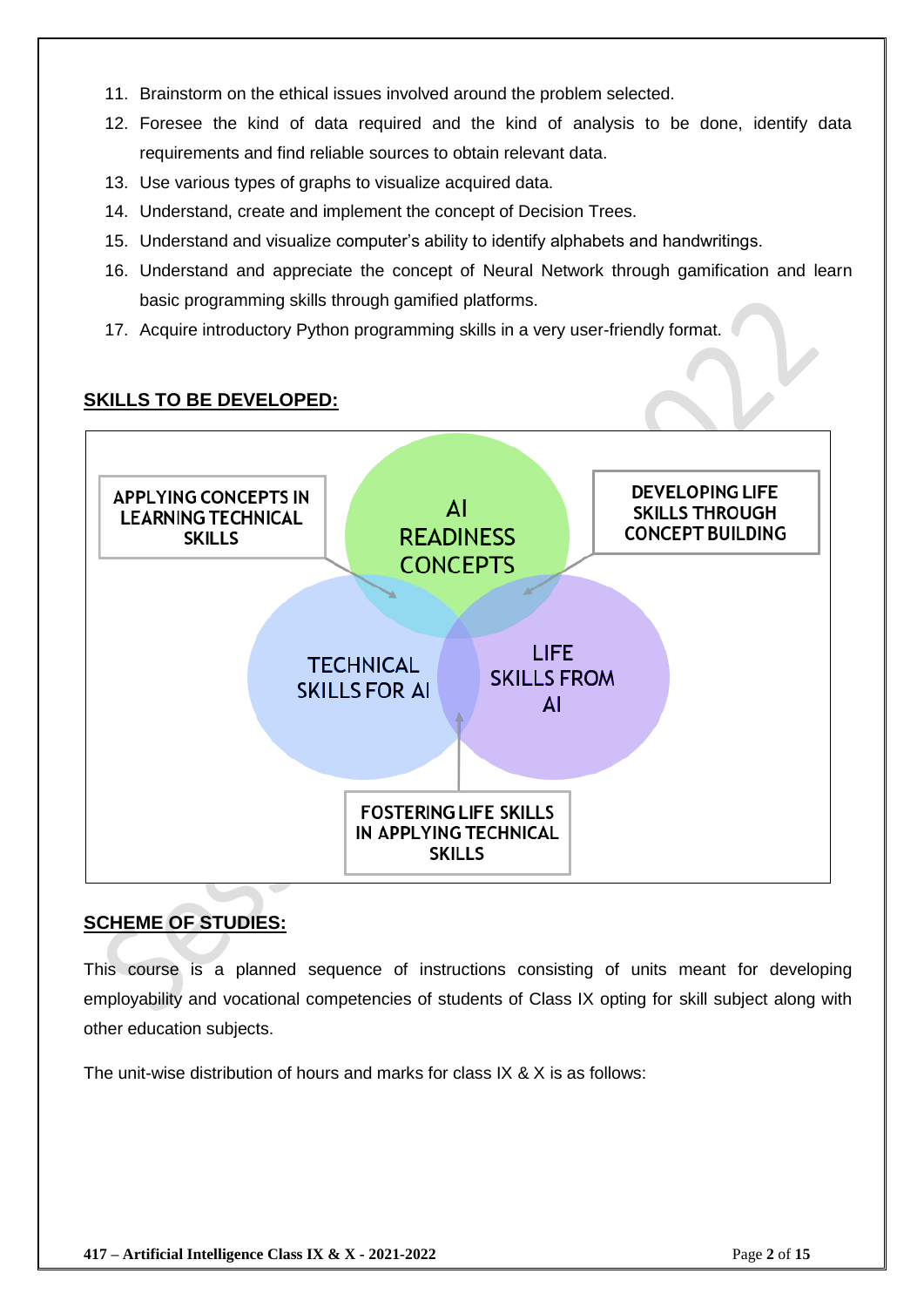# ARTIFICIAL INTELLIGENCE (SUBJECT CODE 417) **CLASS – IX (SESSION 2021-2022)**

Total Marks: 100 (Theory-50 + Practical-50)

|          | <b>TERM</b>                 | <b>UNITS</b>                                                                    | NO. OF<br><b>HOURS</b><br>for Theory and<br><b>Practical</b> | <b>MAX. MARKS</b><br>for Theory and<br><b>Practical</b> |
|----------|-----------------------------|---------------------------------------------------------------------------------|--------------------------------------------------------------|---------------------------------------------------------|
|          | <b>Employability Skills</b> |                                                                                 |                                                              |                                                         |
|          |                             | Unit 1: Communication Skills-I                                                  | 10                                                           |                                                         |
| ⋖        | <b>TERMI</b>                | Unit 2: Self-Management Skills-I                                                | 10                                                           | 5                                                       |
| PART     |                             | Unit 3: ICT Skills-I                                                            | 10                                                           |                                                         |
|          |                             | Unit 4: Entrepreneurial Skills-I                                                | 15                                                           | 5                                                       |
|          | <b>TERM II</b>              | Unit 5: Green Skills-I                                                          | 05                                                           |                                                         |
|          |                             | <b>Total</b>                                                                    | 50                                                           | 10                                                      |
|          |                             | <b>Subject Specific Skills</b>                                                  |                                                              |                                                         |
| <u>ന</u> | <b>TERMI</b>                | Unit 1: Introduction to Artificial<br>Intelligence (AI)                         |                                                              | 10                                                      |
|          |                             | Unit 2: Al Project Cycle                                                        |                                                              | 10                                                      |
| PART     |                             | <b>Unit 3: Neural Network</b>                                                   |                                                              | 5                                                       |
|          | <b>TERM II</b>              | Unit 4: Introduction to Python                                                  |                                                              | 15                                                      |
|          |                             | <b>Total</b>                                                                    |                                                              | 40                                                      |
| ပ        |                             | <b>Practical Work</b><br>Unit 4: Introduction to Python                         |                                                              | 20                                                      |
|          |                             | <b>Practical Examination</b>                                                    |                                                              | 10                                                      |
| PART     |                             | Viva Voce                                                                       |                                                              | 5                                                       |
|          |                             | <b>Total</b>                                                                    |                                                              | 35                                                      |
| $\Box$   |                             | <b>Project Work / Field Visit / Practical</b><br><b>File/ Student Portfolio</b> |                                                              | 10                                                      |
| PART     |                             | <b>Viva Voce</b>                                                                |                                                              | $5\phantom{.}$                                          |
|          |                             | <b>Total</b>                                                                    |                                                              | 15                                                      |
|          |                             | <b>GRAND TOTAL</b>                                                              | 200                                                          | 100                                                     |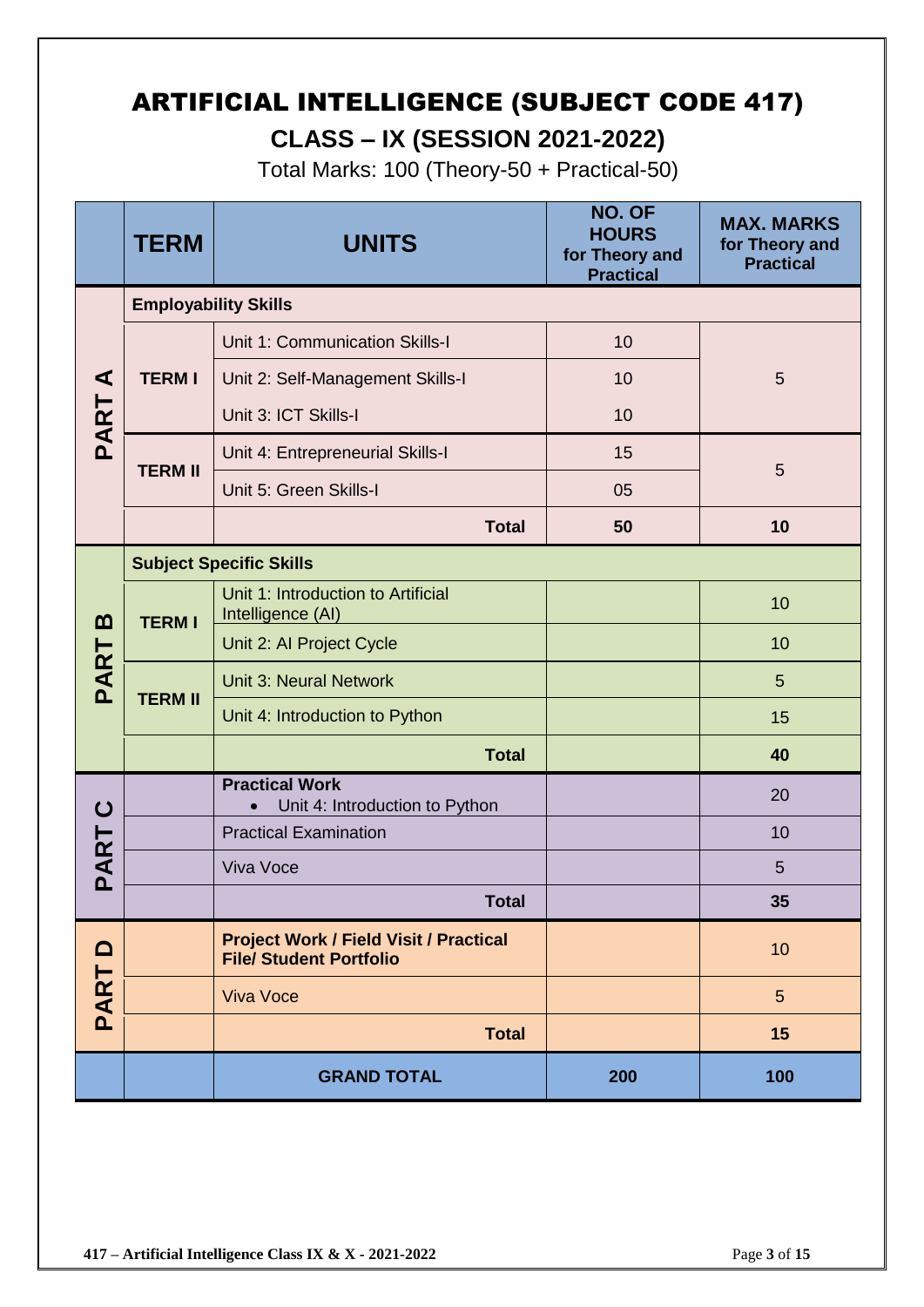## **DETAILED CURRICULUM/TOPICS FOR CLASS IX:**

#### **PART-A: EMPLOYABILITY SKILLS**

| <b>S. No.</b> | <b>Units</b>                                              | <b>Duration in Hours</b> |
|---------------|-----------------------------------------------------------|--------------------------|
| 1.            | Unit 1: Communication Skills-I                            | 10                       |
| 2.            | Unit 2: Self-management Skills-I                          | 10                       |
| 3.            | Unit 3: Information and Communication Technology Skills-I | 10                       |
| 4.            | Unit 4: Entrepreneurial Skills-I                          | 15                       |
| 5.            | Unit 5: Green Skills-I                                    | 05                       |
|               | ΤΟΤΑL                                                     | 50                       |

#### **NOTE: For detailed curriculum/ topics to be covered under Part A: Employability Skills can be downloaded from CBSE website**.

#### **PART-B – SUBJECT SPECIFIC SKILLS**

- ❖ Unit 1: Introduction to Artificial Intelligence (AI)
- ❖ Unit 2: AI Project Cycle
- ❖ Unit 3: Neural Network
- ❖ Unit 4: Introduction To Python

#### **UNIT 1: INTRODUCTION TO ARTIFICIAL INTELLIGENCE (AI)**

| <b>SUB-UNIT</b> | <b>LEARNING OUTCOMES</b>                                                                                                                                                                               | <b>SESSION / ACTIVITY / PRACTICAL</b>                                                                                                                                                                                                                                                          |
|-----------------|--------------------------------------------------------------------------------------------------------------------------------------------------------------------------------------------------------|------------------------------------------------------------------------------------------------------------------------------------------------------------------------------------------------------------------------------------------------------------------------------------------------|
| <b>Excite</b>   | To identify and appreciate<br>Artificial Intelligence and<br>describe its applications in daily<br>life.                                                                                               | Session: Introduction to AI and setting up the<br>context of the curriculum<br>Ice Breaker Activity: Dream Smart Home idea                                                                                                                                                                     |
|                 |                                                                                                                                                                                                        | Learners to design a rough layout of floor plan<br>of their dream smart home.                                                                                                                                                                                                                  |
|                 | To relate, apply and reflect on<br>the Human-Machine<br>Interactions.<br>To identify and interact with the<br>three domains of AI: Data,<br><b>Computer Vision and Natural</b><br>Language Processing. | Recommended Activity: The AI Game<br>Learners to participate in three games based on<br>different AI domains.<br>- Game 1: Rock, Paper and Scissors (based on<br>data)<br>- Game 2: Mystery Animal (based on Natural<br>Language Processing - NLP)<br>- Game 3: Emoji Scavenger Hunt (based on |
|                 | To undergo an assessment for<br>analysing progress towards<br>acquired AI-Readiness skills.                                                                                                            | Computer Vision - CV)<br><b>Recommended Activity:</b><br>Al Quiz (Paper Pen/Online Quiz)                                                                                                                                                                                                       |
|                 | To imagine, examine and reflect<br>on the skills required for<br>futuristic job opportunities.                                                                                                         | Recommended Activity: To write a letter.<br>Writing a Letter to one's future self<br>Learners to write a letter to self-keeping the<br>future in context. They will describe what they<br>have learnt so far or what they would like to<br>learn someday                                       |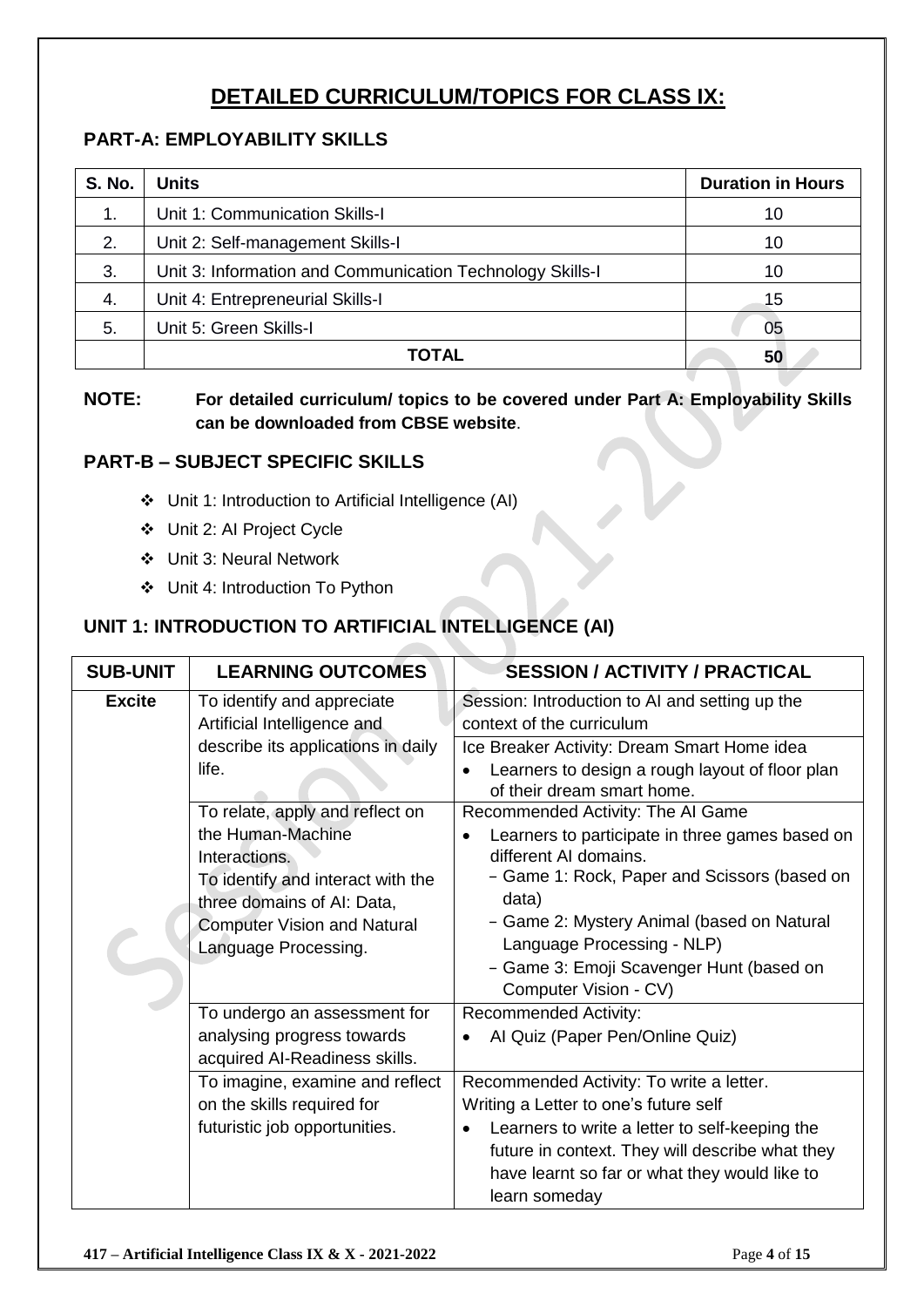| <b>SUB-UNIT</b>      | <b>LEARNING OUTCOMES</b>                                                                                                                                                                                                                                              | <b>SESSION / ACTIVITY / PRACTICAL</b>                                                                                                                                                                                                                                                                                                                                                                      |
|----------------------|-----------------------------------------------------------------------------------------------------------------------------------------------------------------------------------------------------------------------------------------------------------------------|------------------------------------------------------------------------------------------------------------------------------------------------------------------------------------------------------------------------------------------------------------------------------------------------------------------------------------------------------------------------------------------------------------|
| <b>Relate</b>        | Learners to relate to application<br>of Artificial Intelligence in their<br>daily lives.<br>To unleash their imagination<br>towards smart homes and build<br>an interactive story around it.<br>To relate, apply and reflect on<br>the Human-Machine<br>Interactions. | Video Session: To watch a video<br>Introducing the concept of Smart Cities, Smart<br>$\bullet$<br><b>Schools and Smart Homes</b><br>Recommended Activity: Write an Interactive Story<br>Learners to draw a floor plan of a<br>$\bullet$<br>Home/School/City and write an interactive story<br>around it using Story Speaker extension in<br>Google docs.                                                   |
| <b>Purpose</b>       | To understand the impact of<br>Artificial Intelligence on<br>Sustainable Development Goals<br>to develop responsible<br>citizenship.                                                                                                                                  | Session:<br>Introduction to UN Sustainable Development<br>$\bullet$<br>Goals<br>Recommended Activity: Go Goals Board Game<br>Learners to answer questions on Sustainable<br>$\bullet$<br><b>Development Goals</b>                                                                                                                                                                                          |
| <b>Possibilities</b> | To research and develop<br>awareness of skills required for<br>jobs of the future.<br>To imagine, examine and reflect<br>on the skills required for the<br>futuristic opportunities.<br>To develop effective                                                          | Session: Theme-based research and Case Studies<br>Learners will listen to various case-studies of<br>$\bullet$<br>inspiring start-ups, companies or communities<br>where AI has been involved in real-life.<br>Learners will be allotted a theme around which<br>$\bullet$<br>they need to search for present AI trends and<br>have to visualise the future of AI in and around<br>their respective theme. |
|                      | communication and<br>collaborative work skills.                                                                                                                                                                                                                       | Recommended Activity: Job Ad Creating activity<br>Learners to create a job advertisement for a firm<br>describing the nature of job available and the<br>skill set required for it 10 years down the line.<br>They need to figure out how AI is going to<br>transform the nature of jobs and create the Ad<br>accordingly.                                                                                 |
| <b>Al Ethics</b>     | To understand and reflect on the<br>ethical issues around Al.<br>To gain awareness around Al<br>bias and AI access.                                                                                                                                                   | Video Session: Discussing about AI Ethics<br>Recommended Activity: Ethics Awareness<br>Students play the role of major stakeholders,<br>and they have to decide what is ethical and<br>what is not for a given scenario.<br>Session: Al Bias and Al Access<br>Discussing about the possible bias in data<br>$\bullet$<br>collection<br>Discussing about the implications of AI<br>$\bullet$<br>technology  |
|                      | To let the students analyse the<br>advantages and disadvantages<br>of Artificial Intelligence.                                                                                                                                                                        | Recommended Activity: Balloon Debate<br>Students divide in teams of 3 and 2 teams are<br>given same theme. One team goes in<br>affirmation to AI for their section while the other<br>one goes against it.<br>They have to come up with their points as to<br>$\bullet$<br>why AI is beneficial/ harmful for the society.                                                                                  |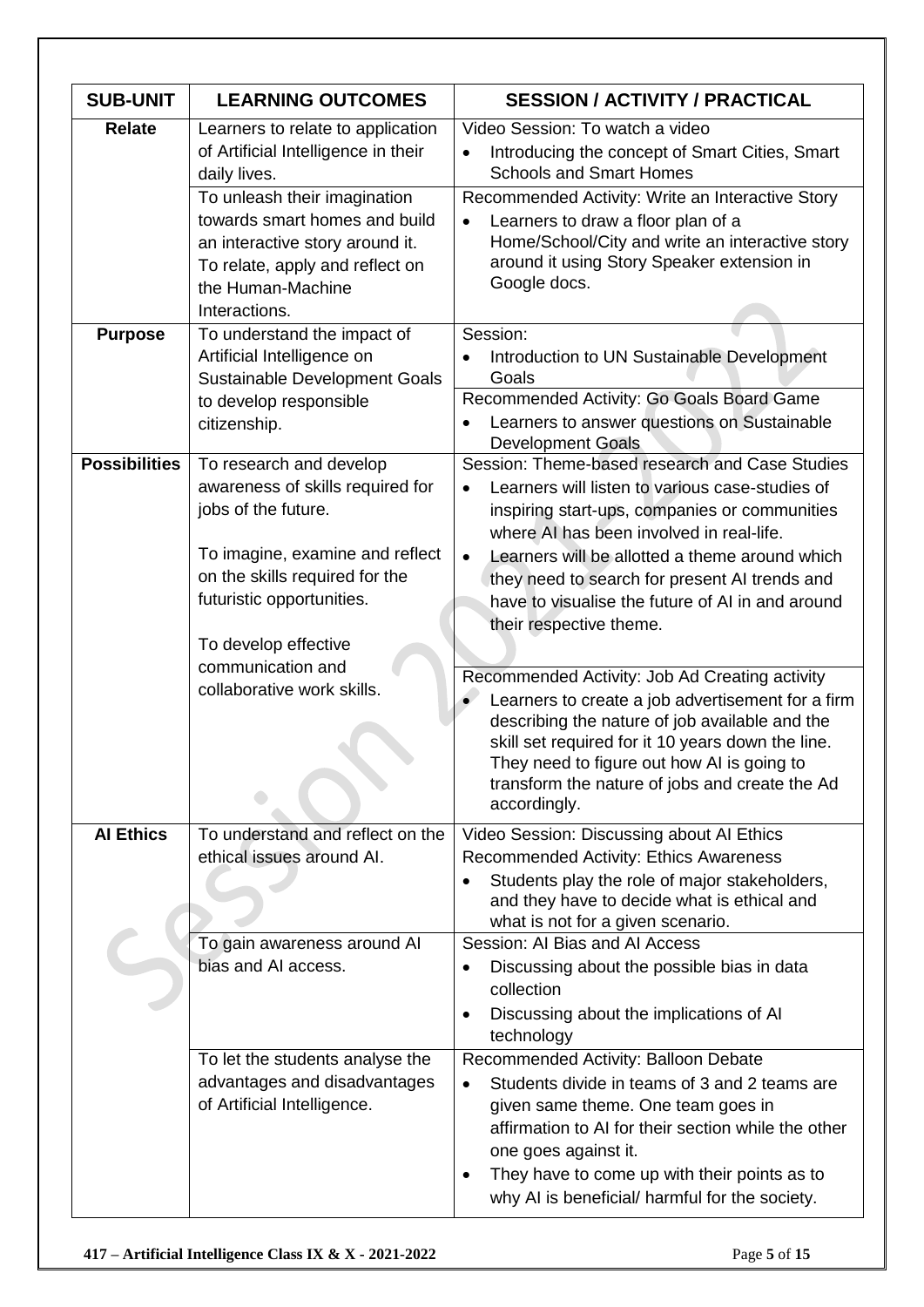#### **UNIT 2: AI PROJECT CYCLE:**

| <b>SUB-UNIT</b>                   | <b>LEARNING OUTCOMES</b>                                                                                                                                              | <b>SESSION / ACTIVITY / PRACTICAL</b>                                                                                                                                                                                                                                                                                                                                                 |
|-----------------------------------|-----------------------------------------------------------------------------------------------------------------------------------------------------------------------|---------------------------------------------------------------------------------------------------------------------------------------------------------------------------------------------------------------------------------------------------------------------------------------------------------------------------------------------------------------------------------------|
| <b>Problem</b><br><b>Scoping</b>  | Identify the AI Project Cycle<br>framework.                                                                                                                           | Session: Introduction to AI Project Cycle<br>Problem Scoping<br>$\bullet$<br>Data Acquisition<br>$\bullet$<br>Data Exploration<br>Modelling<br>Evaluation                                                                                                                                                                                                                             |
|                                   | Learn problem scoping and ways<br>to set goals for an Al project.                                                                                                     | Activity: Brainstorm around the theme provided<br>and set a goal for the AI project.<br>Discuss various topics within the given theme<br>and select one.<br>List down/ Draw a mind map of problems<br>$\bullet$<br>related to the selected topic and choose one<br>problem to be the goal for the project.                                                                            |
|                                   | Identify stakeholders involved in<br>the problem scoped.<br>Brainstorm on the ethical issues<br>involved around the problem<br>selected.                              | Activity: To set actions around the goal.<br>List down the stakeholders involved in the<br>problem.<br>Search on the current actions taken to solve<br>this problem.<br>Think around the ethics involved in the goal<br>of your project.                                                                                                                                              |
|                                   | Understand the iterative nature of<br>problem scoping for in the Al<br>project cycle.<br>Foresee the kind of data required<br>and the kind of analysis to be<br>done. | <b>Activity: Data and Analysis</b><br>What are the data features needed?<br>$\bullet$<br>Where can you get the data?<br>$\bullet$<br>How frequent do you have to collect the<br>$\bullet$<br>data?<br>What happens if you don't have enough<br>$\bullet$<br>data?<br>What kind of analysis needs to be done?<br>How will it be validated?<br>How does the analysis inform the action? |
|                                   | Share what the students have<br>discussed so far.                                                                                                                     | Presentation: Presenting the goal, actions and<br>data.                                                                                                                                                                                                                                                                                                                               |
| <b>Data</b><br><b>Acquisition</b> | Identify data requirements and find<br>reliable sources to obtain relevant<br>data.                                                                                   | Activity: Introduction to data and its types.<br>Students work around the scenarios given to<br>them and think of ways to acquire data.                                                                                                                                                                                                                                               |
| <b>Data</b><br><b>Exploration</b> | To understand the purpose of Data<br>Visualisation                                                                                                                    | Session: Data Visualisation<br>Need of visualising data<br>$\bullet$<br>Ways to visualise data using various types of<br>graphical tools.                                                                                                                                                                                                                                             |
|                                   | Use various types of graphs to<br>visualise acquired data.                                                                                                            | Recommended Activity: Let's use Graphical<br><b>Tools</b><br>To decide what kind of data is required for a<br>given scenario and acquire the same.<br>To select an appropriate graphical format to<br>$\bullet$<br>represent the data acquired.<br>Presenting the graph sketched.                                                                                                     |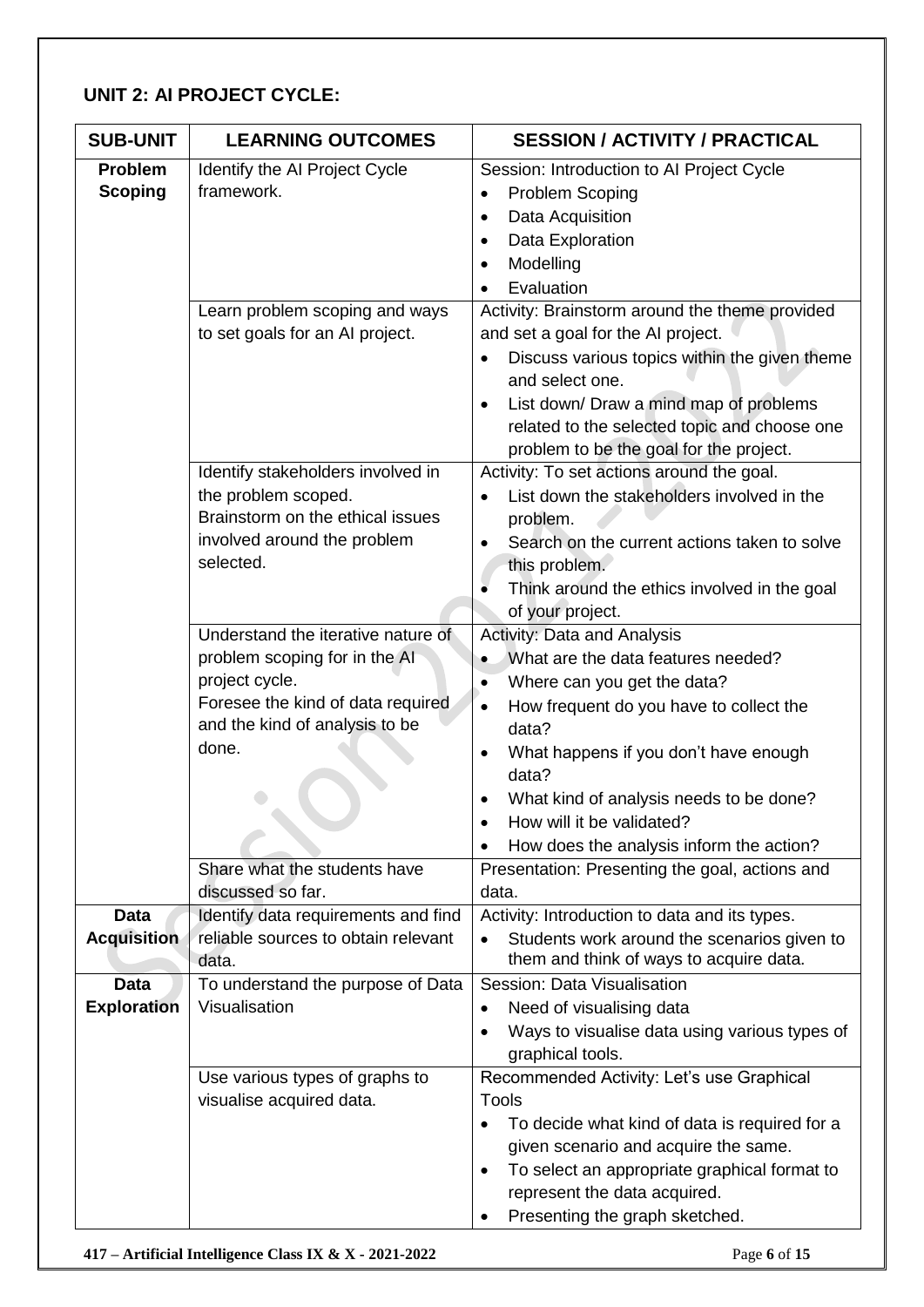| <b>SUB-UNIT</b>  | <b>LEARNING OUTCOMES</b>                                                                  | <b>SESSION / ACTIVITY / PRACTICAL</b>                                                                                                                                                                                                                                                                                                   |
|------------------|-------------------------------------------------------------------------------------------|-----------------------------------------------------------------------------------------------------------------------------------------------------------------------------------------------------------------------------------------------------------------------------------------------------------------------------------------|
| <b>Modelling</b> | Understand, create and implement<br>the concept of Decision Trees.                        | Session: Decision Tree<br>To introduce basic structure of Decision<br>Trees to students.<br><b>Recommended Activity: Decision Tree</b><br>To design a Decision Tree based on the data<br>given.                                                                                                                                         |
|                  | Understand and visualise<br>computer's ability to identify<br>alphabets and handwritings. | Recommended Activity: Pixel It<br>To create an "Al Model" to classify<br>handwritten letters.<br>Students develop a model to classify<br>٠<br>handwritten letters by diving the alphabets<br>into pixels.<br>Pixels are then joined together to analyse a<br>pattern amongst same alphabets and to<br>differentiate the different ones. |

#### **UNIT 3: NEURAL NETWORK:**

 $585$ 

| <b>UNIT 3: NEURAL NETWORK:</b>                                                      |                                                                                                                                                                                                                                                                                                                                                                                                                                                                                |  |  |
|-------------------------------------------------------------------------------------|--------------------------------------------------------------------------------------------------------------------------------------------------------------------------------------------------------------------------------------------------------------------------------------------------------------------------------------------------------------------------------------------------------------------------------------------------------------------------------|--|--|
| <b>LEARNING OUTCOMES</b>                                                            | <b>SESSION / ACTIVITY / PRACTICAL</b>                                                                                                                                                                                                                                                                                                                                                                                                                                          |  |  |
| Understand and appreciate the<br>concept of Neural Network<br>through gamification. | Session: Introduction to neural network<br>Relation between the neural network and nervous system in<br>human body                                                                                                                                                                                                                                                                                                                                                             |  |  |
|                                                                                     | Describing the function of neural network.<br>Recommended Activity: Creating a Human Neural Network<br>Students split in four teams each representing input layer (X)<br>students), hidden layer 1 (Y students), hidden layer 2 (Z<br>students) and output layer (1 student) respectively.<br>Input layer gets data which is passed on to hidden layers after<br>some processing. The output layer finally gets all information<br>and gives meaningful information as output. |  |  |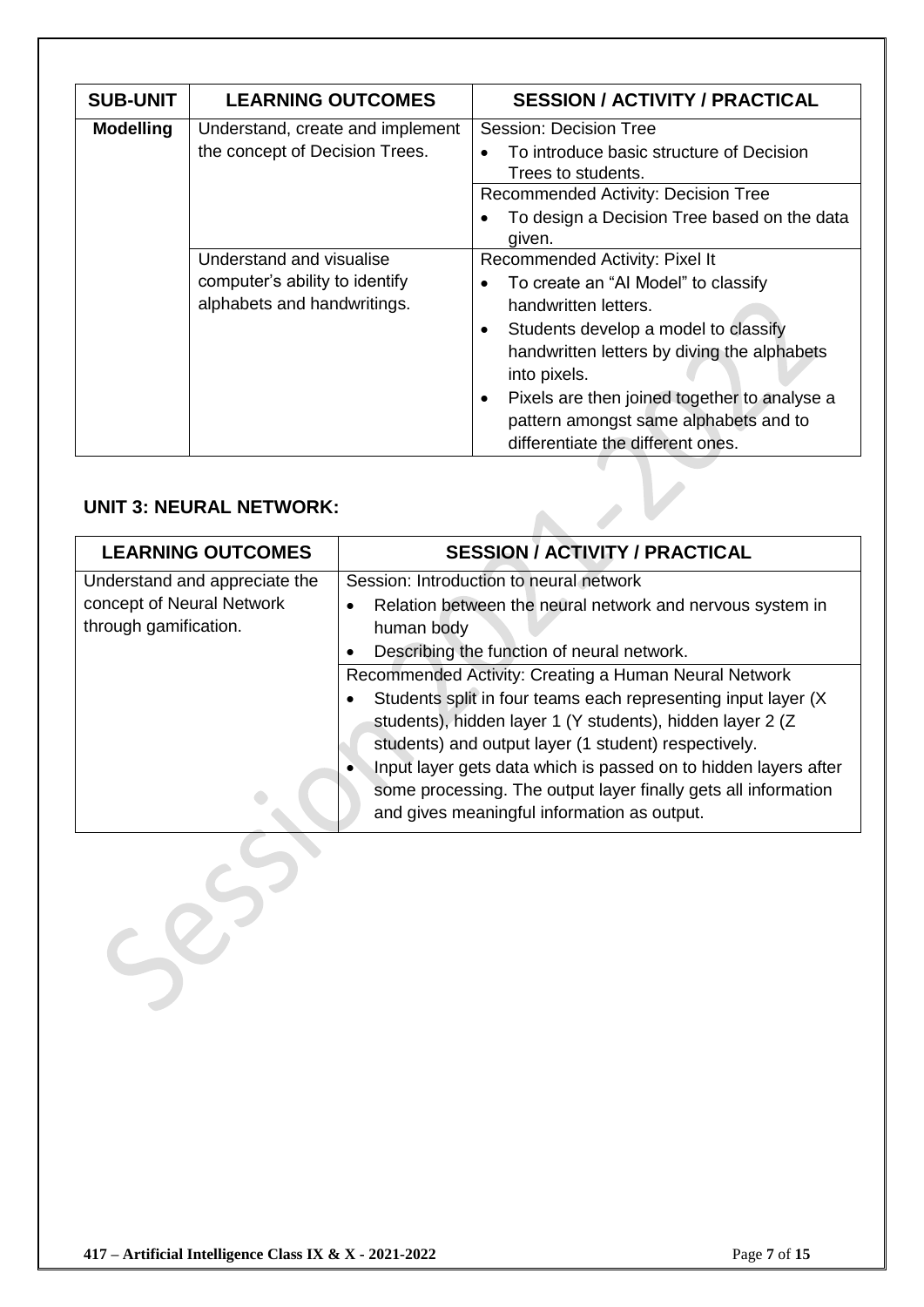#### **UNIT 4: INTRODUCTION TO PYTHON:**

#### **NOTE: Python should be assessed through Practicals only and should not be assessed with the Theory Exam.**

| <b>LEARNING OUTCOMES</b>                                                             | <b>SESSION / ACTIVITY / PRACTICAL</b>                                                                                                                                                                                                                                                                                                                                                                   |
|--------------------------------------------------------------------------------------|---------------------------------------------------------------------------------------------------------------------------------------------------------------------------------------------------------------------------------------------------------------------------------------------------------------------------------------------------------------------------------------------------------|
| Learn basic programming skills<br>through gamified platforms.                        | <b>Recommended Activity:</b><br>Introduction to programming using Online Gaming portals like<br>Code Combat.                                                                                                                                                                                                                                                                                            |
| Acquire introductory Python<br>programming skills in a very<br>user-friendly format. | Session:<br>Introduction to Python language<br>Introducing python programming and its applications<br><b>Practical: Python Basics</b><br>Students go through lessons on Python Basics<br>(Variables, Arithmetic Operators, Expressions, Data Types -<br>integer, float, strings, using print() and input() functions)<br>Students will try some simple problem-solving exercises on<br>Python Compiler. |
|                                                                                      | Practical: Python Lists<br>Students go through lessons on Python Lists (Simple<br>٠<br>operations using list)<br>Students will try some basic problem-solving exercises using<br>٠<br>lists on Python Compiler.                                                                                                                                                                                         |

 $555$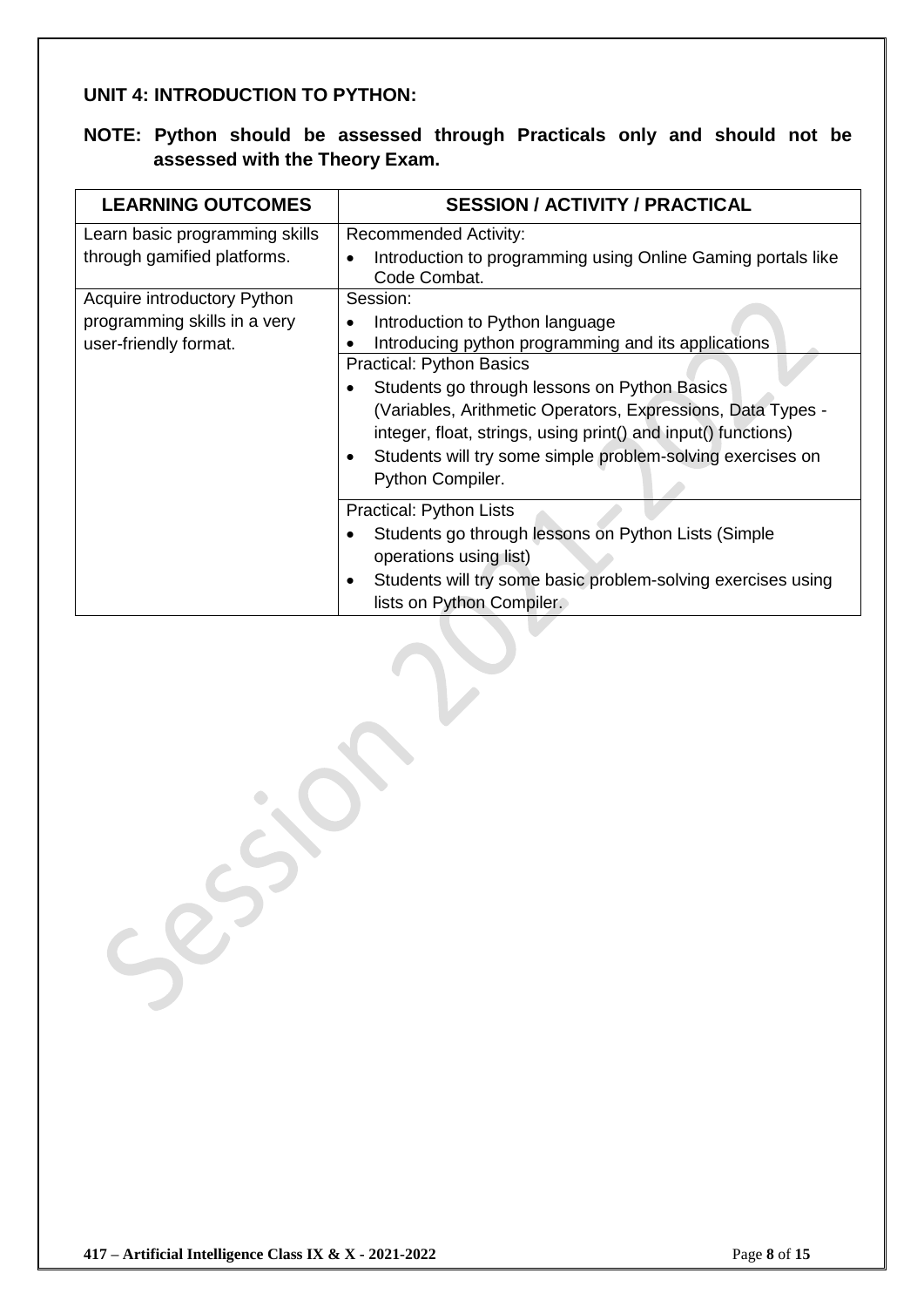# ARTIFICIAL INTELLIGENCE (SUBJECT CODE 417) **CLASS – X (SESSION 2021-2022)**

Total Marks: 100 (Theory-50 + Practical-50)

|                       | <b>TERM</b>                                                                                         | <b>UNITS</b>                                                              | <b>NO. OF</b><br><b>HOURS</b><br>for Theory and<br><b>Practical</b> | <b>MAX. MARKS</b><br>for Theory and<br><b>Practical</b> |
|-----------------------|-----------------------------------------------------------------------------------------------------|---------------------------------------------------------------------------|---------------------------------------------------------------------|---------------------------------------------------------|
|                       |                                                                                                     | <b>Employability Skills</b>                                               |                                                                     |                                                         |
|                       |                                                                                                     | Unit 1: Communication Skills-II                                           | 10                                                                  |                                                         |
| $\blacktriangleleft$  | <b>TERMI</b>                                                                                        | Unit 2: Self-Management Skills-II                                         | 10                                                                  | 5                                                       |
|                       |                                                                                                     | Unit 3: ICT Skills-II                                                     | 10                                                                  |                                                         |
| PART.                 | <b>TERM II</b>                                                                                      | Unit 4: Entrepreneurial Skills-II                                         | 15                                                                  |                                                         |
|                       |                                                                                                     | Unit 5: Green Skills-II                                                   | 05                                                                  | 5                                                       |
|                       |                                                                                                     | <b>Total</b>                                                              | 50                                                                  | 10                                                      |
|                       |                                                                                                     | <b>Subject Specific Skills</b>                                            |                                                                     | <b>Marks</b>                                            |
|                       |                                                                                                     | Unit 1: Introduction to Artificial Intelligence                           |                                                                     | 10                                                      |
|                       | <b>TERM I</b>                                                                                       | Unit 2: Al Project Cycle                                                  |                                                                     | 10                                                      |
| $\boldsymbol{\omega}$ |                                                                                                     | Unit 3: Advance Python*<br>(*To be assessed in Practicals only)           |                                                                     |                                                         |
| <b>PART</b>           |                                                                                                     | Unit 4: Data Science*<br>(*To be assessed in Practicals only)             |                                                                     |                                                         |
|                       | <b>TERM II</b>                                                                                      | Unit 5: Computer Vision*<br>(*To be assessed in Practicals only)          |                                                                     |                                                         |
|                       |                                                                                                     | Unit 6: Natural Language Processing                                       |                                                                     | 10                                                      |
|                       |                                                                                                     | Unit 7: Evaluation                                                        |                                                                     | 10                                                      |
|                       |                                                                                                     | <b>Total</b>                                                              |                                                                     | 40                                                      |
|                       | <b>Practical Work:</b><br>Unit 3: Advance Python<br>Unit 4: Data Science<br>Unit 5: Computer Vision |                                                                           |                                                                     | 20                                                      |
| <b>PAR</b>            |                                                                                                     | <b>Practical Examination</b>                                              |                                                                     | 10                                                      |
|                       |                                                                                                     | Viva Voce                                                                 |                                                                     | 5                                                       |
|                       |                                                                                                     | <b>Total</b>                                                              |                                                                     | 35                                                      |
| $\mathbf{\Omega}$     |                                                                                                     | Project Work / Field Visit / Practical File /<br><b>Student Portfolio</b> |                                                                     | 10                                                      |
| PART                  |                                                                                                     | <b>Viva Voce</b>                                                          |                                                                     | 5                                                       |
|                       |                                                                                                     | <b>Total</b>                                                              |                                                                     | 15                                                      |
|                       |                                                                                                     | <b>GRAND TOTAL</b>                                                        | 200                                                                 | 100                                                     |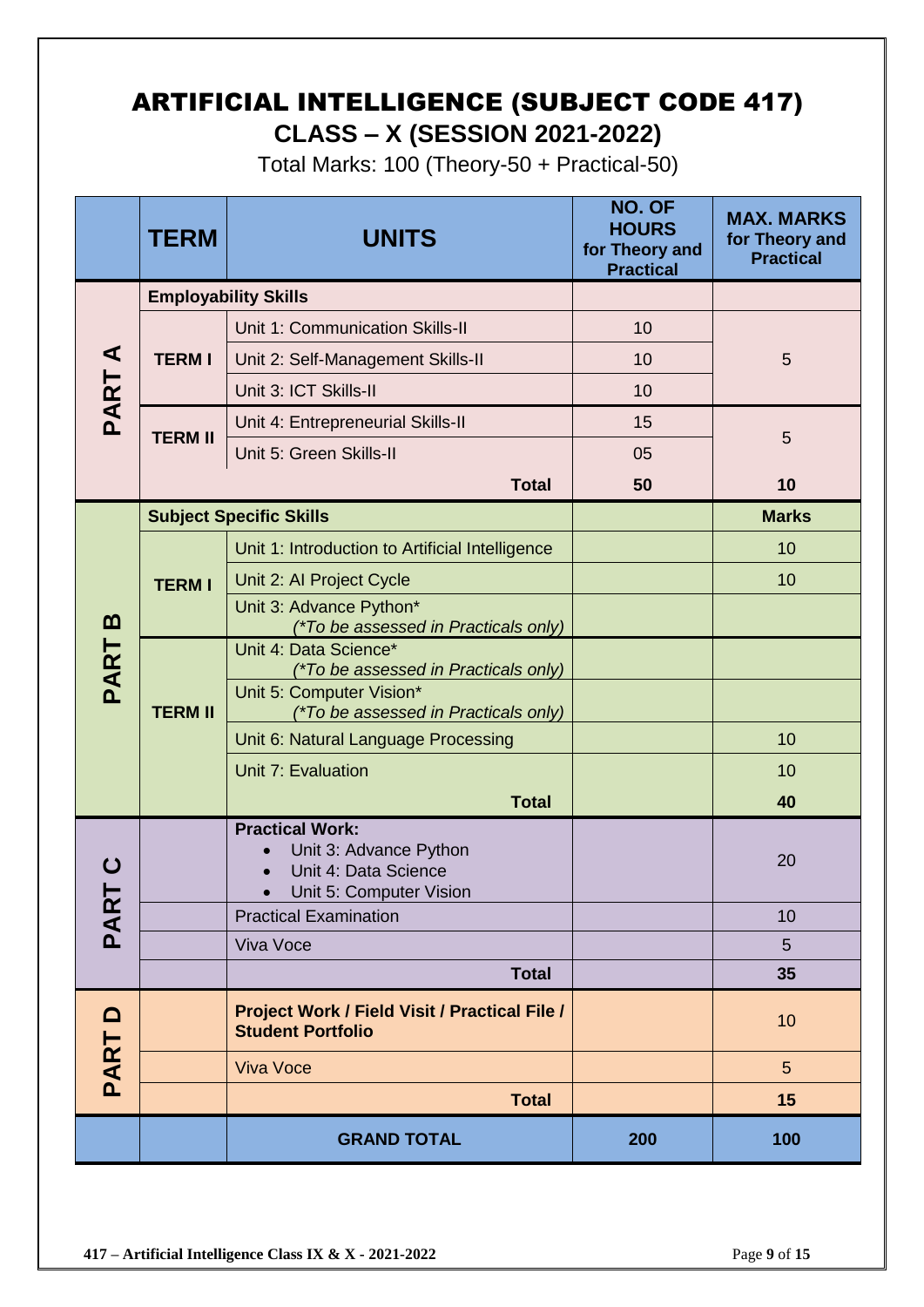### **DETAILED CURRICULUM/TOPICS FOR CLASS X**

#### **Part-A: EMPLOYABILITY SKILLS**

| <b>S. No.</b> | <b>Units</b>                                               | <b>Duration in Hours</b> |  |
|---------------|------------------------------------------------------------|--------------------------|--|
| 1.            | Unit 1: Communication Skills-II                            | 10                       |  |
| 2.            | Unit 2: Self-management Skills-II                          |                          |  |
| 3.            | Unit 3: Information and Communication Technology Skills-II | 10                       |  |
| 4.            | Unit 4: Entrepreneurial Skills-II<br>15                    |                          |  |
| 5.            | Unit 5: Green Skills-II                                    | 05                       |  |
|               | <b>TOTAL</b>                                               | 50                       |  |

**NOTE: For Detailed Curriculum/ Topics to be covered under Part A: Employability Skills can be downloaded from CBSE website**.

#### **Part-B – SUBJECT SPECIFIC SKILLS**

- ❖ Unit 1: Introduction to Artificial Intelligence (AI)
- ❖ Unit 2: AI Project Cycle
- ❖ Unit 3: Advance Python (To be assessed through Practicals)
- ❖ Unit 4: Data Science (To be assessed through Practicals)
- ❖ Unit 5: Computer Vision (To be assessed through Practicals)
- ❖ Unit 6: Natural Language Processing
- ❖ Unit 7: Evaluation

| <b>UNIT</b>                            | <b>SUB-UNIT</b>                           | <b>SESSION/ ACTIVITY/ PRACTICAL</b>                                                                                                                                                                                                              |
|----------------------------------------|-------------------------------------------|--------------------------------------------------------------------------------------------------------------------------------------------------------------------------------------------------------------------------------------------------|
| <b>1. INTRODUCTION</b><br><b>TO AI</b> | Foundational<br>concepts of AI            | <b>Session:</b> What is Intelligence?                                                                                                                                                                                                            |
|                                        |                                           | <b>Session: Decision Making.</b><br>How do you make decisions?<br>Make your choices!                                                                                                                                                             |
|                                        |                                           | Session: what is Artificial Intelligence and what is not?                                                                                                                                                                                        |
|                                        | Basics of AI: Let's<br><b>Get Started</b> | <b>Session:</b> Introduction to AI and related terminologies.<br>Introducing AI, ML & DL.<br>Introduction to AI Domains (Data, CV & NLP)<br>Session: Applications of AI - A look at Real-life AI<br>implementations<br><b>Session: Al Ethics</b> |
|                                        |                                           |                                                                                                                                                                                                                                                  |
| 2. AI PROJECT<br><b>CYCLE</b>          | Introduction                              | <b>Session: Introduction to AI Project Cycle</b>                                                                                                                                                                                                 |
|                                        | Problem Scoping                           | <b>Session: Understanding Problem Scoping &amp;</b><br><b>Sustainable Development Goals</b>                                                                                                                                                      |
|                                        | Data Acquisition                          | <b>Session:</b> Simplifying Data Acquisition                                                                                                                                                                                                     |
|                                        | Data Exploration                          | <b>Session: Visualising Data</b>                                                                                                                                                                                                                 |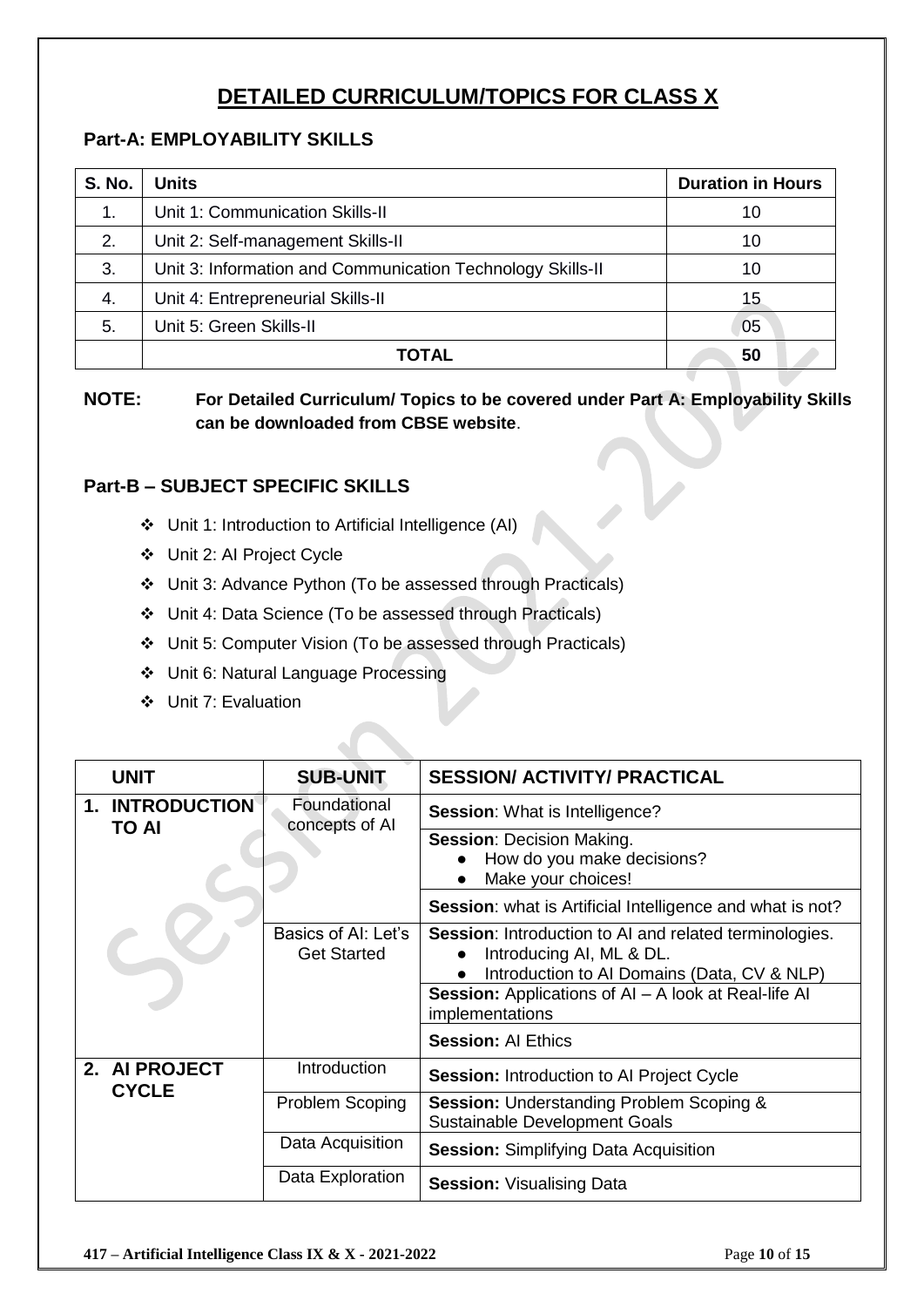|  | <b>UNIT</b>                          | <b>SUB-UNIT</b>                       | <b>SESSION/ ACTIVITY/ PRACTICAL</b>                                                                                                                                                                                      |
|--|--------------------------------------|---------------------------------------|--------------------------------------------------------------------------------------------------------------------------------------------------------------------------------------------------------------------------|
|  |                                      | Modelling                             | <b>Session:</b> Introduction to modelling<br>Introduction to Rule Based & Learning Based Al<br>Approaches<br>Introduction to Supervised Unsupervised &<br><b>Reinforcement Learning Models</b><br><b>Neural Networks</b> |
|  |                                      | Evaluation                            | Session: Evaluating the idea!                                                                                                                                                                                            |
|  | 3. ADVANCE                           | Recap                                 | <b>Session: Jupyter Notebook</b>                                                                                                                                                                                         |
|  | <b>PYTHON</b><br>(To be assessed     |                                       | <b>Session: Introduction to Python</b>                                                                                                                                                                                   |
|  | through Practicals)                  |                                       | <b>Session: Python Basics</b>                                                                                                                                                                                            |
|  | 4. DATA<br><b>SCIENCES</b>           | Introduction                          | <b>Session: Introduction to Data Science</b>                                                                                                                                                                             |
|  | (To be assessed                      |                                       | <b>Session: Applications of Data Science</b>                                                                                                                                                                             |
|  | through Practicals)                  |                                       | <b>Session: Revisiting Al Project Cycle</b>                                                                                                                                                                              |
|  |                                      | Concepts of Data<br><b>Sciences</b>   | <b>Session: Python for Data Sciences</b>                                                                                                                                                                                 |
|  |                                      |                                       | Session: Statistical Learning & Data Visualisation                                                                                                                                                                       |
|  |                                      | K-nearest<br>neighbour model          | <b>Activity: Personality Prediction</b>                                                                                                                                                                                  |
|  |                                      |                                       | Session: Understanding K-nearest neighbour model                                                                                                                                                                         |
|  | <b>5. COMPUTER</b><br><b>VISION</b>  | Introduction                          | <b>Session: Introduction to Computer Vision</b>                                                                                                                                                                          |
|  | (To be assessed                      |                                       | <b>Session: Applications of CV</b>                                                                                                                                                                                       |
|  | through Practicals)                  | Concepts of<br><b>Computer Vision</b> | <b>Session &amp; Activity: Understanding CV Concepts</b><br><b>Pixels</b><br>How do computers see images?<br>Image Features                                                                                              |
|  |                                      | OpenCV                                | <b>Session: Introduction to OpenCV</b>                                                                                                                                                                                   |
|  |                                      |                                       | Hands-on: Image Processing                                                                                                                                                                                               |
|  |                                      | Convolution<br>Operator               | Session: Understanding Convolution operator                                                                                                                                                                              |
|  |                                      |                                       | <b>Activity: Convolution Operator</b>                                                                                                                                                                                    |
|  |                                      | Convolution<br><b>Neural Network</b>  | <b>Session: Introduction to CNN</b>                                                                                                                                                                                      |
|  |                                      |                                       | <b>Session: Understanding CNN</b><br>Kernel<br>Layers of CNN                                                                                                                                                             |
|  |                                      |                                       | <b>Activity: Testing CNN</b>                                                                                                                                                                                             |
|  | <b>6. NATURAL</b><br><b>LANGUAGE</b> | Introduction                          | <b>Session: Introduction to Natural Language Processing</b>                                                                                                                                                              |
|  | <b>PROCESSING</b>                    |                                       | <b>Session: NLP Applications</b>                                                                                                                                                                                         |
|  |                                      |                                       | <b>Session: Revisiting AI Project Cycle</b>                                                                                                                                                                              |
|  |                                      | Chatbots                              | <b>Activity: Introduction to Chatbots</b>                                                                                                                                                                                |
|  |                                      | Language<br><b>Differences</b>        | Session: Human Language VS Computer Language                                                                                                                                                                             |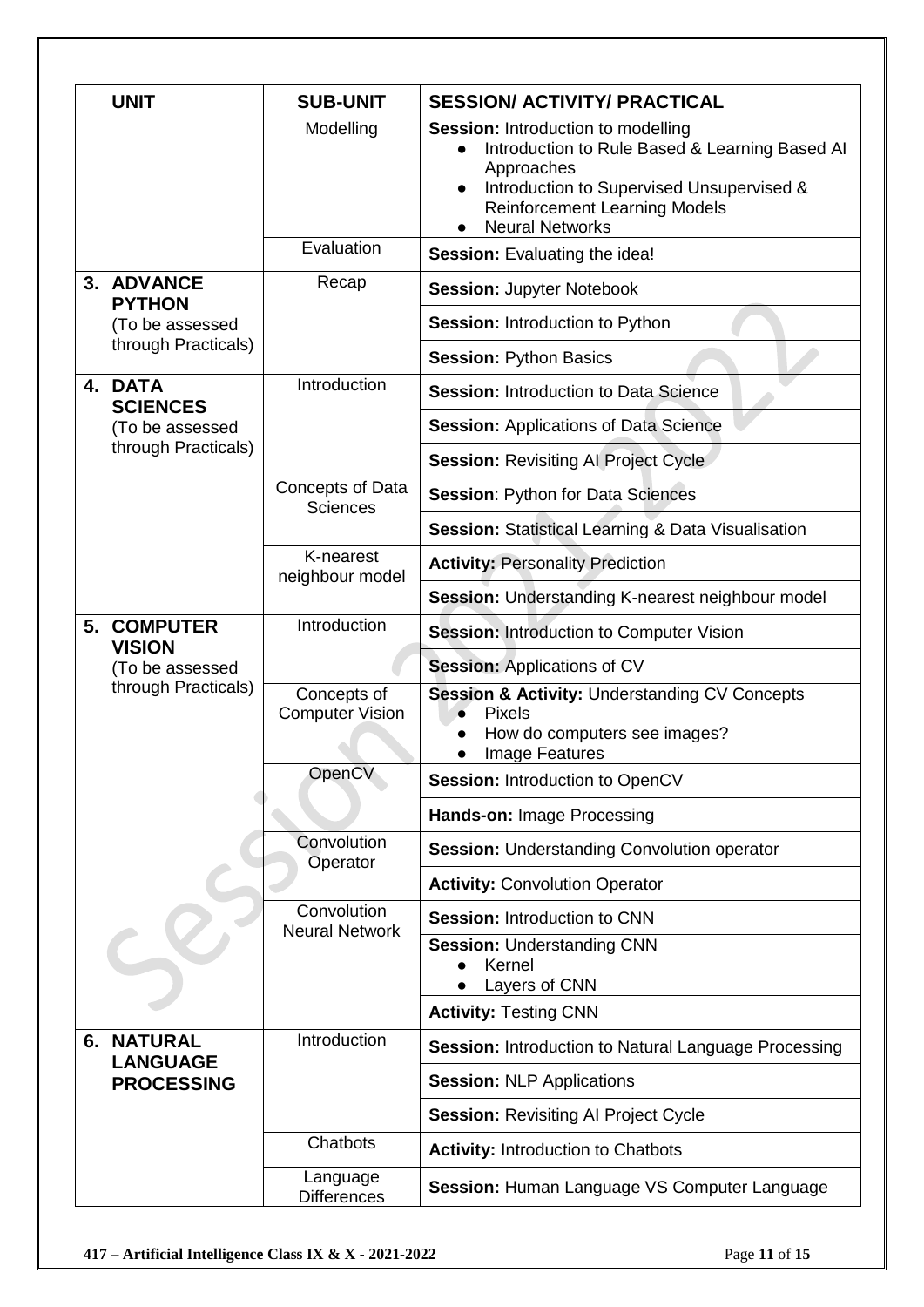| <b>UNIT</b>          | <b>SUB-UNIT</b>                               | <b>SESSION/ ACTIVITY/ PRACTICAL</b>                                                                             |  |  |
|----------------------|-----------------------------------------------|-----------------------------------------------------------------------------------------------------------------|--|--|
|                      | Concepts of<br>Natural Language<br>Processing | <b>Hands-on: Text processing</b><br>Data Processing<br>Bag of Words<br><b>TFIDF</b><br><b>NLTK</b><br>$\bullet$ |  |  |
| <b>7. EVALUATION</b> | Introduction                                  | <b>Session: Introduction to Model Evaluation</b>                                                                |  |  |
|                      | <b>Confusion Matrix</b>                       | <b>Session &amp; Activity: Confusion Matrix</b>                                                                 |  |  |
|                      | <b>Evaluation Score</b><br>Calculation        | <b>Session:</b> Understanding Accuracy, Precision, Recall &<br>F1 Score                                         |  |  |
|                      |                                               | <b>Activity: Practice Evaluation</b>                                                                            |  |  |

#### **\* NOTE: Unit 3, 4 & 5 should be assessed through Practicals only and should not be assessed with the Theory Exam.**

#### **LIST OF ITEMS/ EQUIPMENTS (MINIMUM REQUIREMENTS):**

The equipment / materials listed below are required to conduct effective hands-on learning sessions while delivering the AI curriculum to class 10 students. The list below consists of minimal configuration required to execute the AI curriculum for class 10 and create social impact real time solutions/ projects. The quantities mentioned here are recommended for a batch of 20 students keeping the human-machine ratio as 2:1. An exhaustive list may be compiled by the teacher(s) teaching the subject.

| <b>S. NO.</b>  | <b>ITEM NAME, DESCRIPTION &amp; SPECIFICATION</b>                                                                                                                                |  |  |
|----------------|----------------------------------------------------------------------------------------------------------------------------------------------------------------------------------|--|--|
| A              | <b>SYSTEM SPECIFICATIONS</b>                                                                                                                                                     |  |  |
| 1              | Processor: Intel® Core™ i5-7300U Processor or equivalent with minimum SYSmark® 2018<br>Rating of 750 or higher                                                                   |  |  |
| 2              | Graphic Card: Integrated graphics                                                                                                                                                |  |  |
| 3              | Form Factor: - USFF (Ultra Small Form factor) System chassis volume less than One Litre                                                                                          |  |  |
| 4              | RAM: 8GB DDR4 - 2400MHz or above                                                                                                                                                 |  |  |
| 5              | Storage: 500 GB HDD - 7200 rpm                                                                                                                                                   |  |  |
| 6              | Display: 18.5" LED Monitor with HDMI, in-built-speaker,                                                                                                                          |  |  |
| $\overline{7}$ | Keyboard: Keyboard with numerical keypad (recommended)                                                                                                                           |  |  |
| 8              | <b>Mouse: Optical Mouse</b>                                                                                                                                                      |  |  |
| $\overline{9}$ | Webcam: Full HD Camera                                                                                                                                                           |  |  |
| 10             | Headphones with Mic                                                                                                                                                              |  |  |
| 11             | Dual Band Wireless Connectivity Min 800 Mbps                                                                                                                                     |  |  |
| 12             | Bluetooth V4.2 or Higher                                                                                                                                                         |  |  |
| 13             | Ports: 4 USB 3.0 ports, dual high-definition display ports (HDMI 2.0/DP/thunderbolt 3.0<br>ports), High definition 8-channel audio through HDMI interface or through audio jack. |  |  |
| 14             | VPU: - Integrated or support for VPU - vision processing unit to accelerate AI machine<br>vision applications.                                                                   |  |  |
| B              | <b>SOFTWARE SPECIFICATIONS</b>                                                                                                                                                   |  |  |
| 1              | <b>Operating System: Any</b>                                                                                                                                                     |  |  |
| 2              | <b>Anti-Virus Activated</b>                                                                                                                                                      |  |  |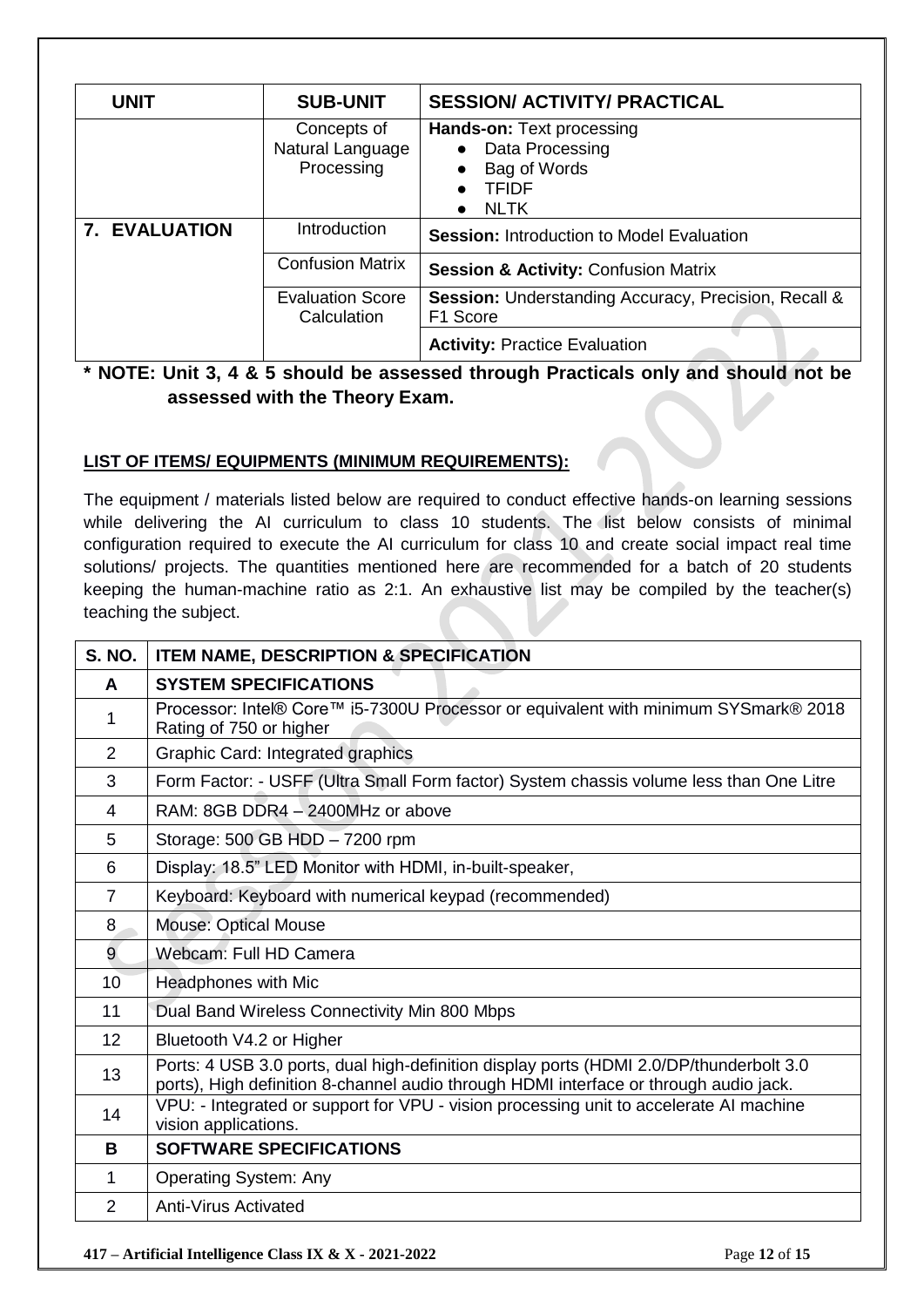| <b>S. NO.</b> | <b>ITEM NAME, DESCRIPTION &amp; SPECIFICATION</b>                      |
|---------------|------------------------------------------------------------------------|
| 3             | Internet Browser: Google Chrome                                        |
| 4             | Productivity Suite: Any (Google+ Suite recommended)                    |
| 5             | Anaconda Navigator Distribution (https://bit.ly/AI-installation-guide) |
| 6             | Conceptual installations (https://bit.ly/AI-installation-guide)        |
|               | Intel OpenVINO tools                                                   |
| 8             | Python                                                                 |

**NOTE**: In keeping with the spirit of Recycle, Upcycle and Reuse, it is recommended to make use of any equipment/ devices/ accessories from the existing inventory in school.

#### **TEACHER'S/ TRAINER'S QUALIFICATIONS:**

Qualification and other requirements for appointment of teachers/trainers for teaching this subject, on contractual basis should be decided by the State/ UT. The suggestive qualifications and minimum competencies for the teacher should be as follows:

 $\triangle$ 

| Qualification                                                                                                                                                                                                                                                                                                                                                                                                                                  | <b>Minimum Competencies</b>                                                                                                                                                                                                                                                                          | <b>Age Limit</b>                                                                                                             |
|------------------------------------------------------------------------------------------------------------------------------------------------------------------------------------------------------------------------------------------------------------------------------------------------------------------------------------------------------------------------------------------------------------------------------------------------|------------------------------------------------------------------------------------------------------------------------------------------------------------------------------------------------------------------------------------------------------------------------------------------------------|------------------------------------------------------------------------------------------------------------------------------|
| Diploma in Computer Science/ Information<br>Technology<br><b>OR</b><br>Bachelor's Degree in Computer Applications/<br>Science/ Information Technology (BCA, B.<br>Science/<br>Information<br>Sc.<br>Computer<br>Technology)<br><b>OR</b><br><b>Graduate with PGDCA</b><br><b>OR</b><br><b>DOEACC A Level Certificate.</b><br>The suggested qualification is the minimum<br>criteria. However higher qualifications will<br>also be acceptable. | The candidate should have<br>$\bullet$<br>a minimum of 1 year of work<br>experience in the same job<br>role.<br>S/He should be able to<br>communicate in English and<br>local language.<br>S/He should have<br>$\bullet$<br>knowledge of equipment,<br>tools, material, Safety,<br>Health & Hygiene. | 18-37 years<br>$\bullet$<br>(as on Jan.<br>$01$ (year))<br>Age<br>٠<br>relaxation to<br>be provided<br>as per Govt.<br>rules |

Teachers/Trainers form the backbone of Skill (Vocational) Education being imparted as an integral part of Rashtriya Madhyamik Shiksha *Abhiyan* (RMSA). They are directly involved in teaching of Skill (vocational) subjects and also serve as a link between the industry and the schools for arranging industry visits, On-the-Job Training (OJT) and placement.

These guidelines have been prepared with an aim to help and guide the States in engaging quality Teachers/Trainers in the schools. Various parameters that need to be looked into while engaging the Vocational Teachers/Trainers are mode and procedure of selection of Teachers/ Trainers, Educational Qualifications, Industry Experience, and Certification/ Accreditation.

The State may engage Teachers/Trainers in schools approved under the component of scheme of Vocationalisation of Secondary and Higher Secondary Education under RMSA in following ways: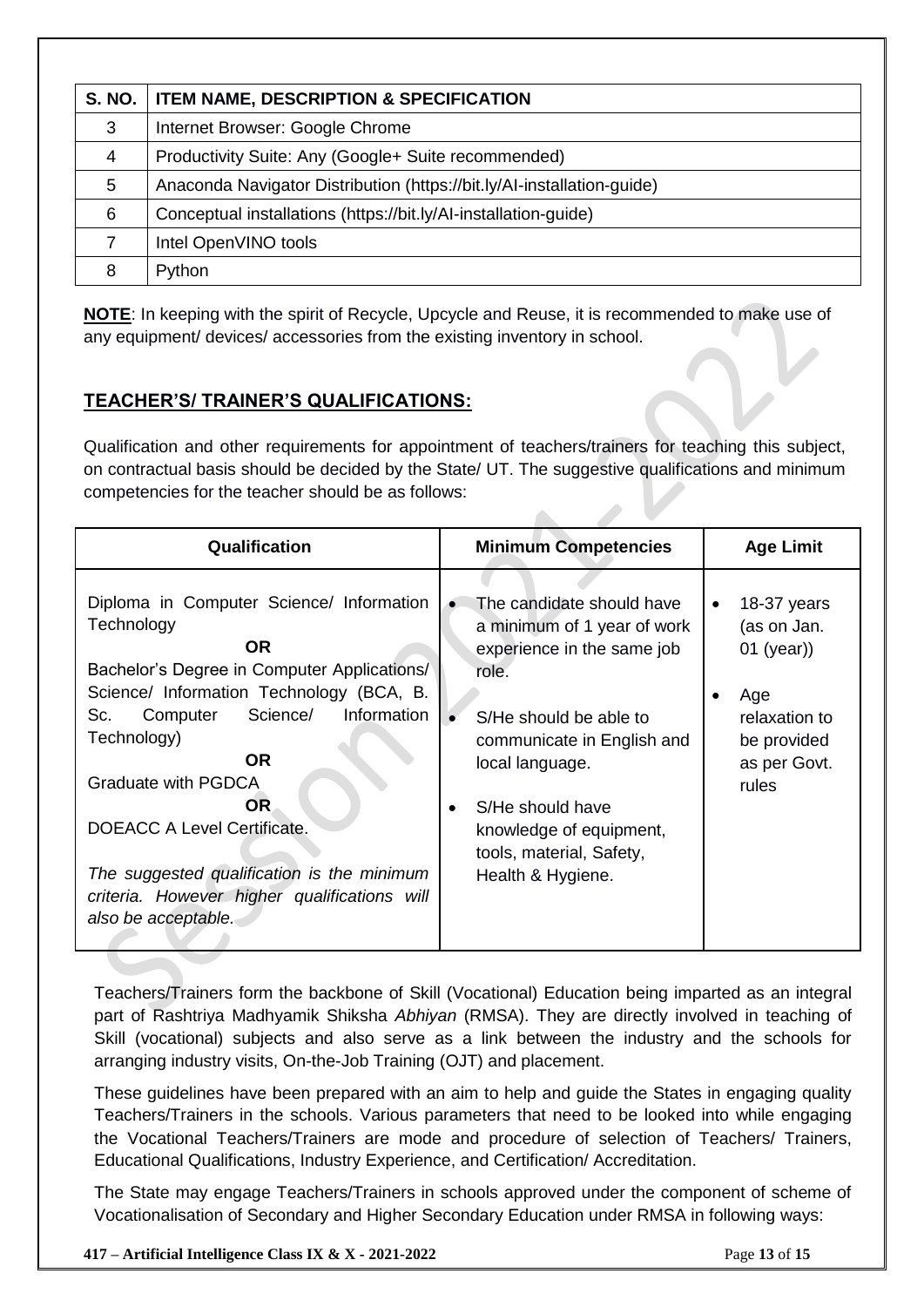(i) Directly as per the prescribed qualifications and industry experience suggested by the PSS Central Institute of Vocational Education (PSSCIVE), NCERT or the respective Sector Skill Council (SSC).

#### **OR**

- (ii) Through accredited Vocational Training Providers accredited under the National Quality Assurance Framework (NQAF\*) approved by the National Skill Qualification Committee on 21.07.2016. If the State is engaging Vocational Teachers/Trainers through the Vocational Training Provider (VTP), it should ensure that VTP should have been accredited at NQAF Level 2 or higher.
	- \* *The National Quality Assurance Framework (NQAF) provides the benchmarks or quality criteria which the different organizations involved in education and training must meet in order to be accredited by competent bodies to provide governmentfunded education and training/skills activities. This is applicable to all organizations offering NSQF-compliant qualifications.*

The educational qualifications required for being a Teacher/Trainer for a particular job role are clearly mentioned in the curriculum for the particular NSQF compliant job role. The State should ensure that teachers/ trainers deployed in the schools have relevant technical competencies for the NSQF qualification being delivered. Teachers/Trainers preferably should be certified by the concerned Sector Skill Council for the particular Qualification Pack/Job role which he will be teaching. Copies of relevant certificates and/or record of experience of the teacher/trainer in the industry should be kept as record.

To ensure the quality of the Teachers/Trainers, the State should ensure that a standardized procedure for selection of (Vocational) Teachers/Trainers is followed. The selection procedure should consist of the following:

- (i) Written test for the technical/domain specific knowledge related to the sector;
- (ii) Interview for assessing the knowledge, interests and aptitude of trainer through a panel of experts from the field and state representatives; and
- (iii) Practical test/mock test in classroom/workshop/laboratory.

In case of appointment through VTPs, the selection may be done based on the above procedure by a committee having representatives of both the State Government and the VTP.

The State should ensure that the Teachers/ Trainers who are recruited should undergo induction training of 20 days for understanding the scheme, NSQF framework and Vocational Pedagogy before being deployed in the schools.

The State should ensure that the existing trainers undergo in-service training of 5 days every year to make them aware of the relevant and new techniques/approaches in their sector and understand the latest trends and policy reforms in vocational education.

The Headmaster/Principal of the school where the scheme is being implemented should facilitate and ensure that the (Vocational) Teachers/Trainers: